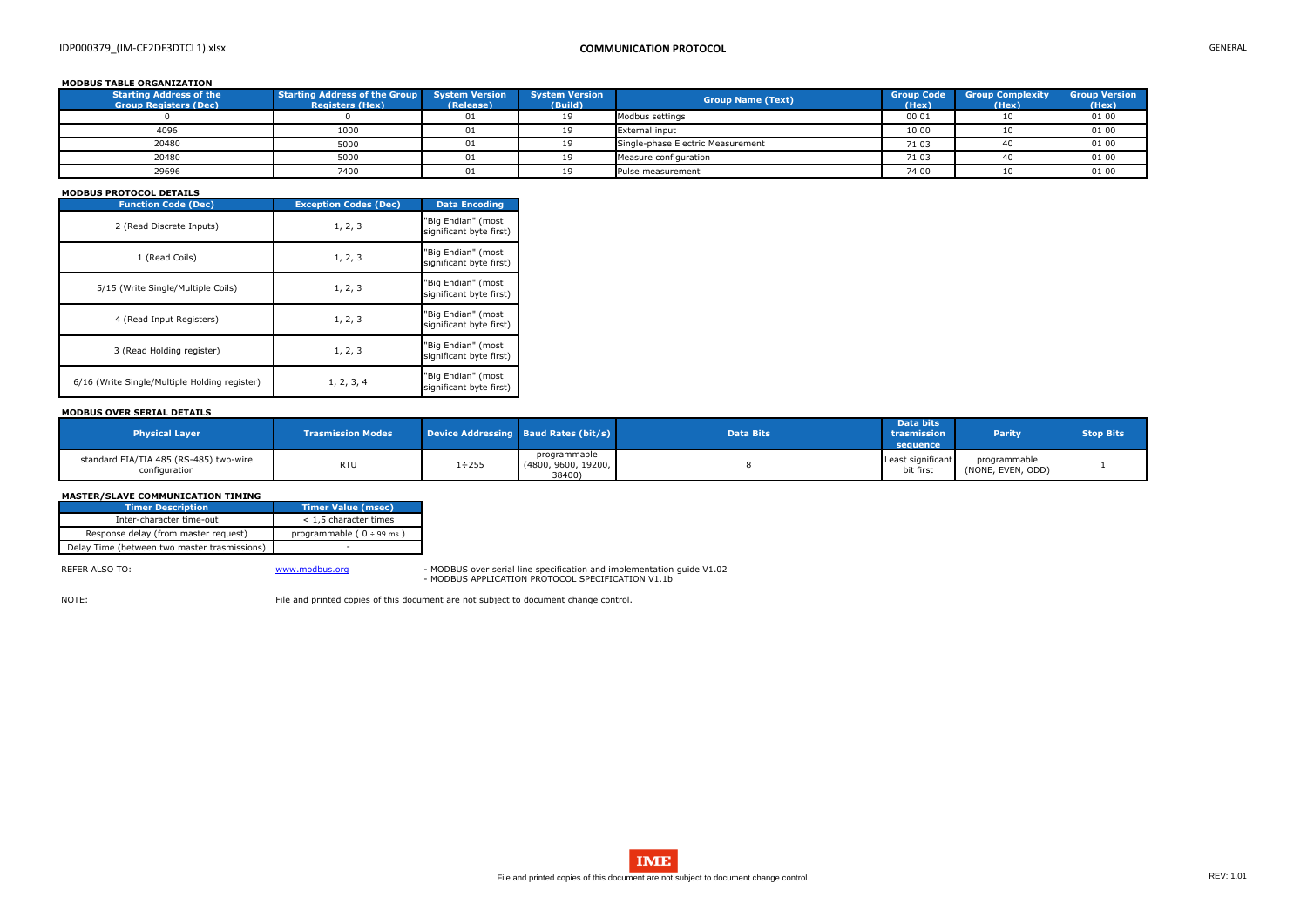# IDP000379\_(IM-CE2DF3DTCL1).xlsx **COMMUNICATION PROTOCOL** DISCRETE INPUT - Bits (R)

| <b>Register</b><br><b>Number</b> | <b>Register</b><br><b>Address</b><br>(Dec) | <b>Register</b><br><b>Address</b><br>(Hex) | <b>Dimension</b><br>[bit] | <b>Description</b>    | <b>Note</b> | <b>Read</b><br><b>Function</b><br><b>Codes (Dec)</b> | <b>Data Storing</b> |
|----------------------------------|--------------------------------------------|--------------------------------------------|---------------------------|-----------------------|-------------|------------------------------------------------------|---------------------|
| 4097                             | 4096                                       | 1000                                       |                           | <b>External input</b> |             |                                                      |                     |
| 4097                             | 4096                                       | 1000                                       |                           | Current active tariff | See Note 1  |                                                      |                     |

| Note 1                       |  |  |
|------------------------------|--|--|
|                              |  |  |
| $0:$ Tariff 1<br>1: Tariff 2 |  |  |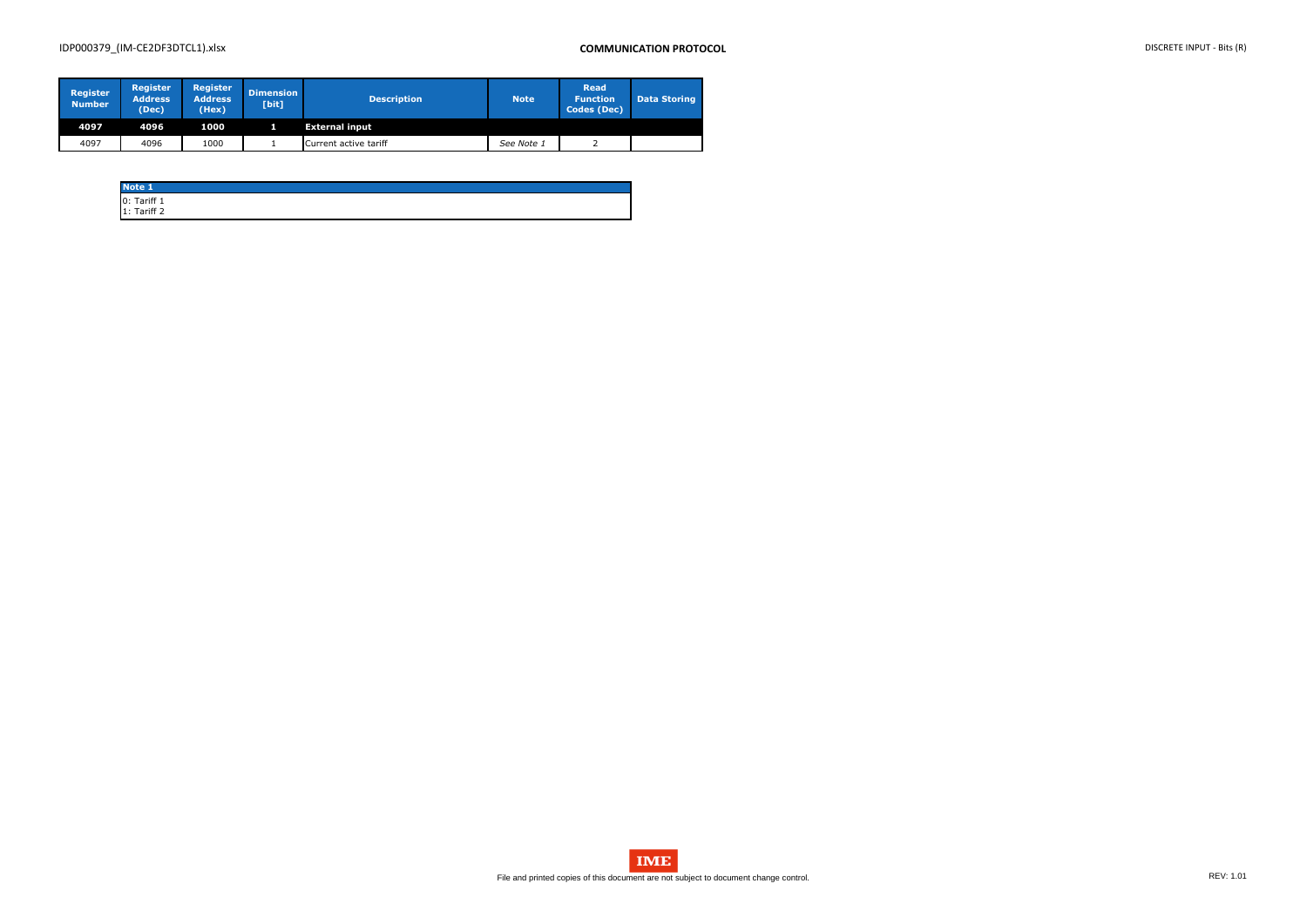# IDP000379\_(IM-CE2DF3DTCL1).xlsx **COMMUNICATION PROTOCOL** COILS - Bits (R&W)

| <b>Register</b><br><b>Number</b> | <b>Register</b><br><b>Address</b><br>(Dec) | Register<br>Address'<br>(Hex) | <b>Dimension</b><br>[bit] | <b>Description</b>    | <b>Note</b> | <b>Read</b><br><b>N</b> Function<br>Codes (Dec) | <b>Write</b><br><b>Function</b><br>Codes (Dec) | <b>Data Storing</b> |
|----------------------------------|--------------------------------------------|-------------------------------|---------------------------|-----------------------|-------------|-------------------------------------------------|------------------------------------------------|---------------------|
|                                  |                                            |                               |                           | (no COILS availables) |             |                                                 |                                                |                     |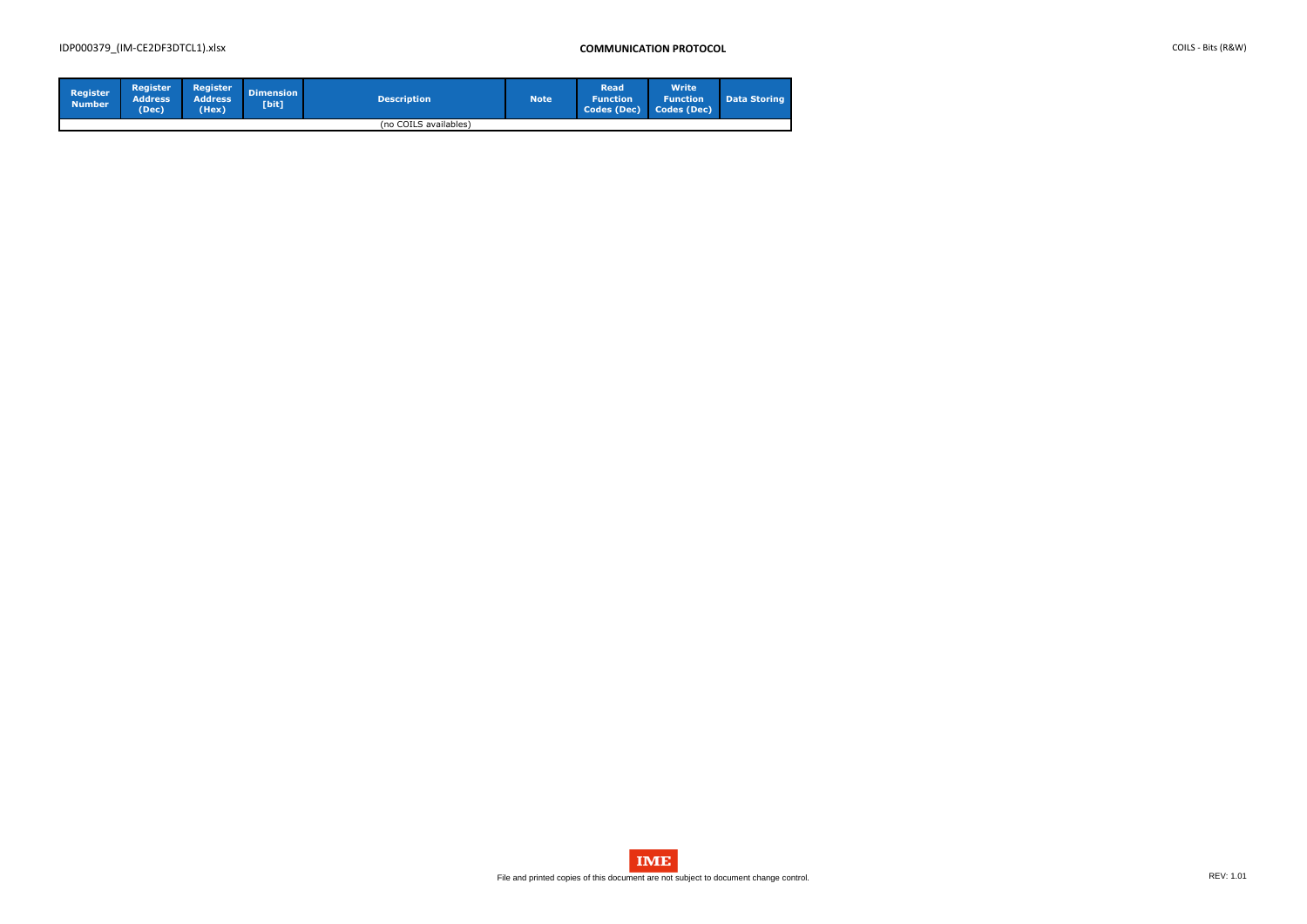| Register<br><b>Number</b> | <b>Register</b><br><b>Address</b><br>(Dec) | <b>Register</b><br><b>Address</b><br>(Hex) | <b>Dimension</b><br>[word] | <b>Bit</b><br><b>Position</b> | <b>Description</b>                               | <b>Type</b>      | <b>Scale</b> | <b>Unit</b> | Range | <b>Note</b>       | <b>Read</b><br><b>Function</b><br>Code (Dec) | <b>Data</b><br><b>Storing</b> |
|---------------------------|--------------------------------------------|--------------------------------------------|----------------------------|-------------------------------|--------------------------------------------------|------------------|--------------|-------------|-------|-------------------|----------------------------------------------|-------------------------------|
| 20481                     | 20480                                      | 5000                                       | 140                        |                               | <b>Single-phase Electric Measurement</b>         |                  |              |             |       |                   |                                              |                               |
| 20481                     | 20480                                      | 5000                                       | $\overline{2}$             |                               | Single-phase Current Value                       | unsigned integer | 1            | mA          |       | See Note 1        | $\overline{4}$                               |                               |
| 20483                     | 20482                                      | 5002                                       | 27                         |                               | RESERVED (all return "8000h")                    |                  |              |             |       |                   |                                              |                               |
| 20510                     | 20509                                      | 501D                                       | $\overline{2}$             |                               | Single-phase Voltage L-N                         | unsigned integer | -1           | mV          |       | See Note 1        | $\overline{4}$                               |                               |
| 20512                     | 20511                                      | 501F                                       | 26                         |                               | RESERVED (all return "8000h")                    |                  |              |             |       |                   |                                              |                               |
| 20538                     | 20537                                      | 5039                                       | 1                          |                               | Single-phase frequency                           | unsigned integer | 0,01         | Hz          |       | See Note 1        | $\overline{4}$                               |                               |
| 20539                     | 20538                                      | 503A                                       | 13                         |                               | RESERVED (all return "8000h")                    |                  |              |             |       |                   |                                              |                               |
| 20552                     | 20551                                      | 5047                                       | 2                          |                               | Single-phase Active Power                        | signed integer   | 0,01         | W           |       | See Note 2        | $\overline{4}$                               |                               |
| 20554                     | 20553                                      | 5049                                       | $\overline{4}$             |                               | RESERVED (all return "8000h")                    |                  |              |             |       |                   |                                              |                               |
| 20558                     | 20557                                      | 504D                                       | $\overline{2}$             |                               | Single-phase Reactive power                      | signed integer   | 0,01         | var         |       | See Note 2        | $\overline{4}$                               |                               |
| 20560                     | 20559                                      | 504F                                       | 10                         |                               | RESERVED (all return "8000h")                    |                  |              |             |       |                   |                                              |                               |
| 20570                     | 20569                                      | 5059                                       | $\overline{2}$             |                               | Single-phase Apparent Power                      | unsigned integer | 0,01         | VA          |       | See Note 1        | $\overline{4}$                               |                               |
| 20572                     | 20571                                      | 505B                                       | 10 <sup>°</sup>            |                               | RESERVED (all return "8000h")                    |                  |              |             |       |                   |                                              |                               |
| 20582                     | 20581                                      | 5065                                       | 1                          |                               | Single-phase Power Factor (PF)                   | signed integer   |              |             |       | See Note 2        | $\overline{4}$                               |                               |
| 20583                     | 20582                                      | 5066                                       | $5\phantom{.0}$            |                               | RESERVED (all return "8000h")                    |                  |              |             |       |                   |                                              |                               |
| 20588                     | 20587                                      | 506B                                       | $\mathbf{1}$               |                               | Single-phase Power Factor (sector)               | unsigned integer |              |             |       | See Note 5        | $\overline{4}$                               |                               |
| 20589                     | 20588                                      | 506C                                       | $\overline{4}$             |                               | RESERVED (all return "8000h")                    |                  |              |             |       |                   |                                              |                               |
| 20593                     | 20592                                      | 5070                                       | $\overline{2}$             |                               | Positive Single-phase Active Energy              | unsigned integer | 0,01         | kWh         |       | See Note 1        | $\overline{4}$                               | Y                             |
| 20595                     | 20594                                      | 5072                                       | $\overline{2}$             |                               | Negative Single-phase Active Energy              | unsigned integer | 0,01         | kWh         |       | See Note 1        | $\overline{4}$                               | Y                             |
| 20597                     | 20596                                      | 5074                                       | $\overline{2}$             |                               | RESERVED (returns "8000h")                       |                  |              |             |       |                   |                                              |                               |
| 20599                     | 20598                                      | 5076                                       | $\overline{2}$             |                               | Positive Single-phase Reactive Energy            | unsigned integer | 0,01         | kVarh       |       | See Note 1        | $\overline{4}$                               | Y                             |
| 20601                     | 20600                                      | 5078                                       | $\overline{2}$             |                               | Negative Single-phase Reactive Energy            | unsigned integer | 0,01         | kVarh       |       | See Note 1        | $\overline{4}$                               | Y                             |
| 20603                     | 20602                                      | 507A                                       | $\overline{2}$             |                               | RESERVED (returns "8000h")                       |                  |              |             |       |                   |                                              |                               |
| 20605                     | 20604                                      | 507C                                       | $\overline{2}$             |                               | Positive Single-phase Active Energy (Tariff 1)   | unsigned integer | 0,01         | kWh         |       | See Notes 1 and 6 | $\overline{4}$                               | Y                             |
| 20607                     | 20606                                      | 507E                                       | $\overline{2}$             |                               | Negative Single-phase Active Energy (Tariff 1)   | unsigned integer | 0,01         | kWh         |       | See Notes 1 and 6 | $\overline{4}$                               | Y                             |
| 20609                     | 20608                                      | 5080                                       | $\overline{2}$             |                               | Positive Single-phase Reactive Energy (Tariff 1) | unsigned integer | 0,01         | kVarh       |       | See Notes 1 and 6 | $\overline{a}$                               | Y                             |
| 20611                     | 20610                                      | 5082                                       | $\overline{2}$             |                               | Negative Single-phase Reactive Energy (Tariff 1) | unsigned integer | 0,01         | kVarh       |       | See Notes 1 and 6 | $\overline{4}$                               | Y                             |
| 20613                     | 20612                                      | 5084                                       | $\overline{2}$             |                               | Positive Single-phase Active Energy (Tariff 2)   | unsigned integer | 0,01         | kWh         |       | See Notes 1 and 6 | $\overline{4}$                               | Y                             |
| 20615                     | 20614                                      | 5086                                       | $\overline{2}$             |                               | Negative Single-phase Active Energy (Tariff 2)   | unsigned integer | 0,01         | kWh         |       | See Notes 1 and 6 | $\overline{4}$                               | Y                             |
| 20617                     | 20616                                      | 5088                                       | $\overline{2}$             |                               | Positive Single-phase Reactive Energy (Tariff 2) | unsigned integer | 0,01         | kVarh       |       | See Notes 1 and 6 | $\overline{4}$                               | Y                             |
| 20619                     | 20618                                      | 508A                                       | $\overline{2}$             |                               | Negative Single-phase Reactive Energy (Tariff 2) | unsigned integer | 0,01         | kVarh       |       | See Notes 1 and 6 | $\overline{a}$                               | Y                             |

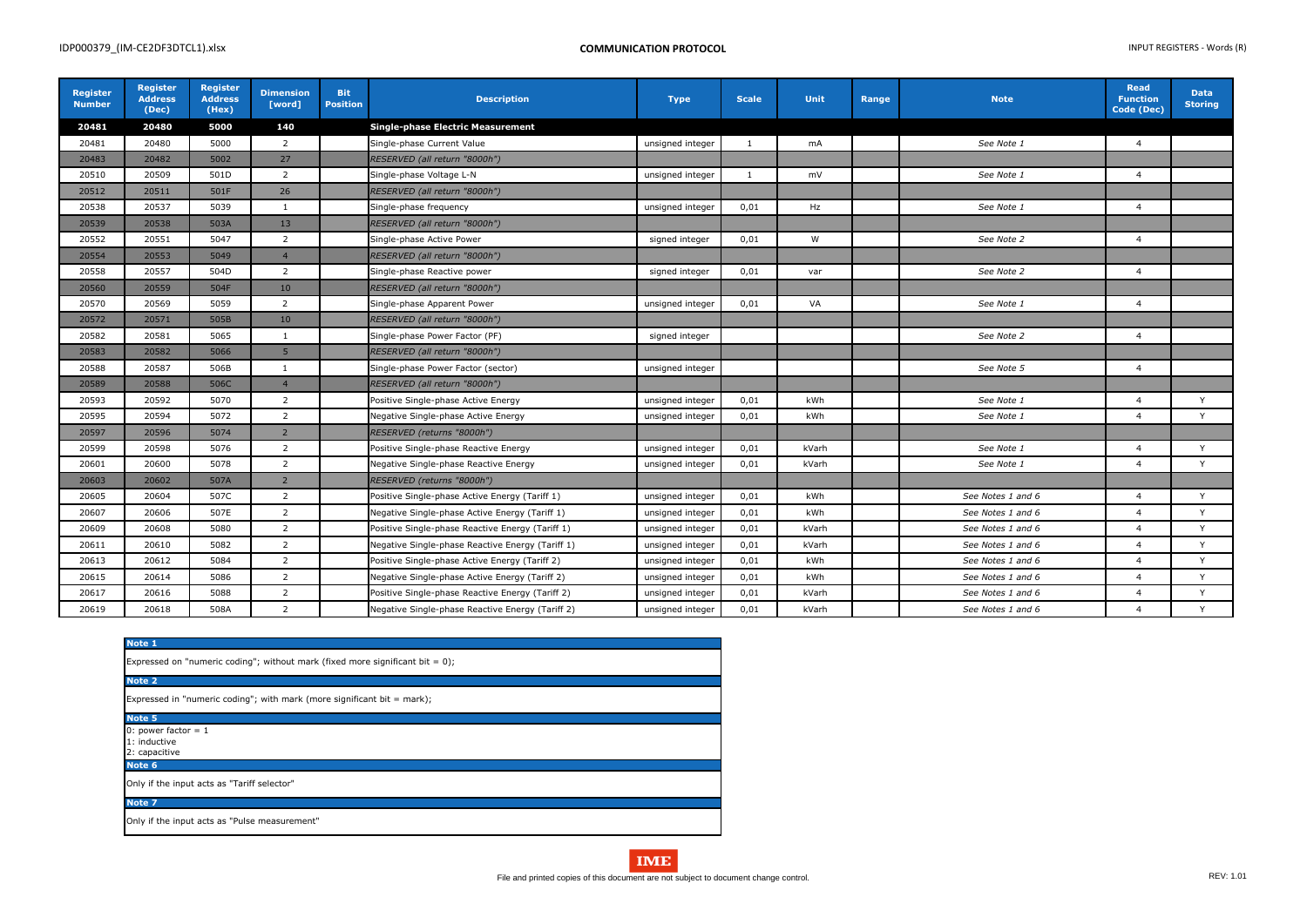| Register<br><b>Number</b> | <b>Register</b><br><b>Address</b><br>(Dec) | <b>Register</b><br><b>Address</b><br>(Hex) | <b>Dimension</b><br>[word] | <b>Bit Position</b> | <b>Description</b>                                       | <b>Type</b>      | <b>Scale</b> | <b>Unit</b>  | Range          | <b>Note</b>       | <b>Read</b><br><b>Function</b><br>Codes (Dec) | <b>Write</b><br><b>Function</b><br>Codes (Dec) | <b>Data</b><br><b>Storing</b> |
|---------------------------|--------------------------------------------|--------------------------------------------|----------------------------|---------------------|----------------------------------------------------------|------------------|--------------|--------------|----------------|-------------------|-----------------------------------------------|------------------------------------------------|-------------------------------|
| $\mathbf{1}$              | $\mathbf{o}$                               | $\mathbf 0$                                | $\mathbf{1}$               |                     | <b>Modbus settings</b>                                   |                  |              |              |                |                   |                                               |                                                |                               |
| $\mathbf{1}$              | $\mathbf{0}$                               | $\Omega$                                   | $\overline{1}$             |                     | Protocol type                                            | unsigned integer |              |              |                | See Note 1        | $\mathbf{3}$                                  | 16                                             | Y                             |
| 4097                      | 4096                                       | 1000                                       | $\mathbf{1}$               |                     | <b>External input</b>                                    |                  |              |              |                |                   |                                               |                                                |                               |
| 4098                      | 4097                                       | 1001                                       | 1                          |                     | Configuration of external input                          | unsigned integer |              |              |                | See Note 2        | 3                                             | 16                                             | Y                             |
| 20481                     | 20480                                      | 5000                                       | 223                        |                     | <b>Measure configuration</b>                             |                  |              |              |                |                   |                                               |                                                |                               |
| 20481                     | 20480                                      | 5000                                       | $\mathbf{1}$               |                     | <b>RESERVED</b>                                          |                  |              |              |                |                   |                                               |                                                |                               |
| 20482                     | 20481                                      | 5001                                       | $\mathbf{1}$               |                     | RESERVED                                                 |                  |              |              |                |                   |                                               |                                                |                               |
| 20483                     | 20482                                      | 5002                                       | $\overline{2}$             |                     | RESERVED (all return "8000h")                            |                  |              |              |                |                   |                                               |                                                |                               |
| 20485                     | 20484                                      | 5004                                       | $\mathbf{1}$               |                     | RESERVED                                                 |                  |              |              |                |                   |                                               |                                                |                               |
| 20486                     | 20485                                      | 5005                                       | $\overline{2}$             |                     | Calculation Settings Requirement                         | unsigned integer |              |              |                | See Note 4        | $\mathbf{3}$                                  | 16                                             | Y                             |
| 20488                     | 20487                                      | 5007                                       | 71                         |                     | RESERVED (all return "8000h")                            |                  |              |              |                |                   |                                               |                                                |                               |
| 20559                     | 20558                                      | 504E                                       | $\overline{2}$             |                     | Partial Positive Single-phase Active Energy              | unsigned integer | 0,01         | kWh          |                | See Note 5        | 3                                             | 16                                             | $\vee$                        |
| 20561                     | 20560                                      | 5050                                       | $\overline{2}$             |                     | Partial Negative Single-phase Active Energy              | unsigned integer | 0,01         | kWh          |                | See Note 5        | $\mathbf{3}$                                  | 16                                             | Y                             |
| 20563                     | 20562                                      | 5052                                       | 2                          |                     | RESERVED (all return "8000h")                            |                  |              |              |                |                   |                                               |                                                |                               |
| 20565                     | 20564                                      | 5054                                       | 2                          |                     | Partial Positive Singlee-phase Reactive Energy           | unsigned integer | 0,01         | kvarh        |                | See Note 5        | 3                                             | 16                                             | Y                             |
| 20567                     | 20566                                      | 5056                                       | $\overline{2}$             |                     | Partial Negative Single-phase Reactive Energy            | unsigned integer | 0,01         | kvarh        |                | See Note 5        | 3                                             | 16                                             | Y                             |
| 20569                     | 20568                                      | 5058                                       | 68                         |                     | RESERVED (all return "8000h")                            |                  |              |              |                |                   |                                               |                                                |                               |
| 20637                     | 20636                                      | 509C                                       | $\overline{2}$             |                     | Total Active Power Requirement (MD)                      | unsigned integer | 0,01         | W            |                | See Note 7        | 3                                             | 16                                             |                               |
| 20639                     | 20638                                      | 509E                                       | $\overline{2}$             |                     | Maximum Total Active Power Requirement (PMD)             | unsigned integer | 0,01         | W            |                | See Note 5        | $\mathbf{3}$                                  | 16                                             | Y                             |
| 20641                     | 20640                                      | 50A0                                       | 32                         |                     | RESERVED (all return "8000h")                            |                  |              |              |                |                   |                                               |                                                |                               |
| 20673                     | 20672                                      | 50C0                                       | $\overline{2}$             |                     | Maximum Total Active Power Requirement Tariff 1 (PMD T1) | unsigned integer | 0,01         | W            |                | See Notes 5 and 9 | 3                                             | 16                                             | Y                             |
| 20675                     | 20674                                      | 50C2                                       | $\overline{4}$             |                     | RESERVED (all return "8000h")                            |                  |              |              |                |                   |                                               |                                                |                               |
| 20679                     | 20678                                      | <b>50C6</b>                                | $\overline{2}$             |                     | Maximum Total Active Power Requirement Tariff 2 (PMD T2) | unsigned integer | 0,01         | W            |                | See Notes 5 and 9 | 3                                             | 16                                             | Y                             |
| 20681                     | 20680                                      | 50C8                                       | 16                         |                     | RESERVED (all return "8000h")                            |                  |              |              |                |                   |                                               |                                                |                               |
| 20697                     | 20696                                      | 50D8                                       | $\mathbf{1}$               |                     | Run hour meter threshold                                 | unsigned integer | 0,01         | $\%$         | 0 ÷ 5000       |                   | 3                                             | 16                                             | Y                             |
| 20698                     | 20697                                      | 50D9                                       | 2                          |                     | Run hour meter (TOT)                                     | unsigned integer |              | s            |                | See Note 6        | 3                                             | 16                                             | $\mathsf{v}$                  |
| 20700                     | 20699                                      | 50DB                                       | 2                          |                     | Run hour meter (Tariff 1)                                | unsigned integer |              | $\mathsf{s}$ |                | See Notes 7 and 9 | $\mathbf{3}$                                  | 16                                             | Y                             |
| 20702                     | 20701                                      | 50DD                                       | $\overline{2}$             |                     | Run hour meter (Tariff 2)                                | unsigned integer |              | $\mathsf{s}$ |                | See Notes 7 and 9 | $\mathbf{3}$                                  | 16                                             | Y                             |
| 29697                     | 29696                                      | 7400                                       | $\overline{4}$             |                     | <b>Pulse measurement</b>                                 |                  |              |              |                |                   |                                               |                                                |                               |
| 29697                     | 29696                                      | 7400                                       | $\mathbf{1}$               |                     | Measurement unit input                                   | unsigned integer |              |              |                | See Note 8        | 3                                             | 16                                             | Y                             |
| 29698                     | 29697                                      | 7401                                       | $\mathbf{1}$               |                     | Pulse weight input                                       | unsigned integer | 0,01         |              | $1 \div 10000$ |                   | 3                                             | 16                                             | Y                             |
| 29699                     | 29698                                      | 7402                                       | $\overline{2}$             |                     | Pulse pulse input                                        | unsigned integer | 0,01         |              |                | See Note 5        | 3                                             | 16                                             | Y                             |

| Note 1                                                                                                     |
|------------------------------------------------------------------------------------------------------------|
| 0: Standard MAP;<br>1: Basic MAP.                                                                          |
| Note 2                                                                                                     |
| Bit $6 = 0$ : the input acts as "Tariff selector";<br>Bit $6 = 1$ : the input acts as "Pulse measurement". |
| Note 3                                                                                                     |
|                                                                                                            |
| Note 4                                                                                                     |
| WORD0 (LSW): calculation method<br>1: "sliding block interval"                                             |
| WORD1 (MSW): calculation window (value in [min] $(5, 8, 10, 15, 20, 30, 60)$ , "default"=15)               |